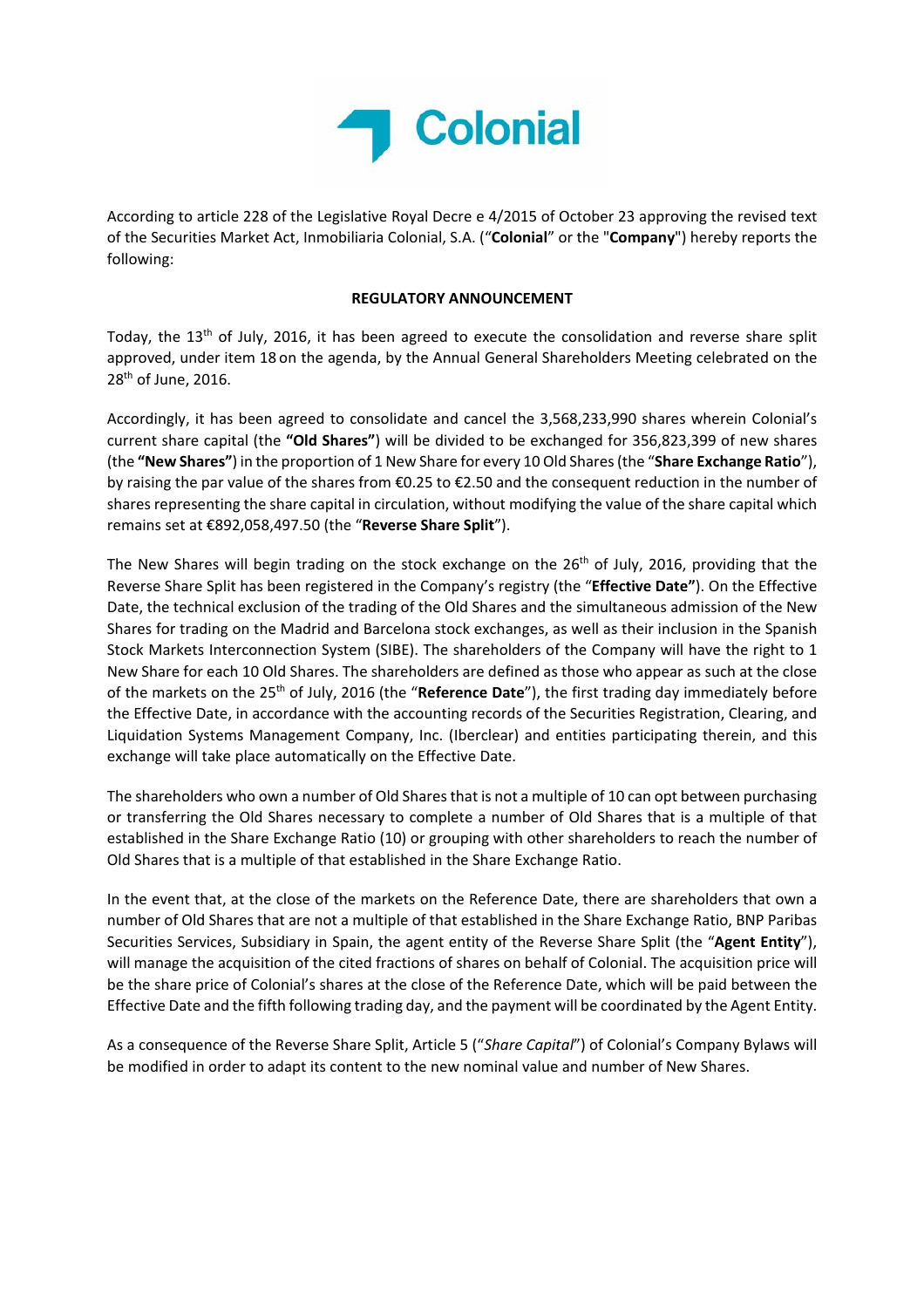

A copy of the announcement of the Reverse Share Split of the Company is attached, which will be published in the coming days in the Official Newsletter of the Mercantile Registry, in at least one Spanish daily newspaper and in the trading newsletters of the Madrid and Barcelona Stock Exchanges.

Barcelona, the 13<sup>th</sup> of July, 2016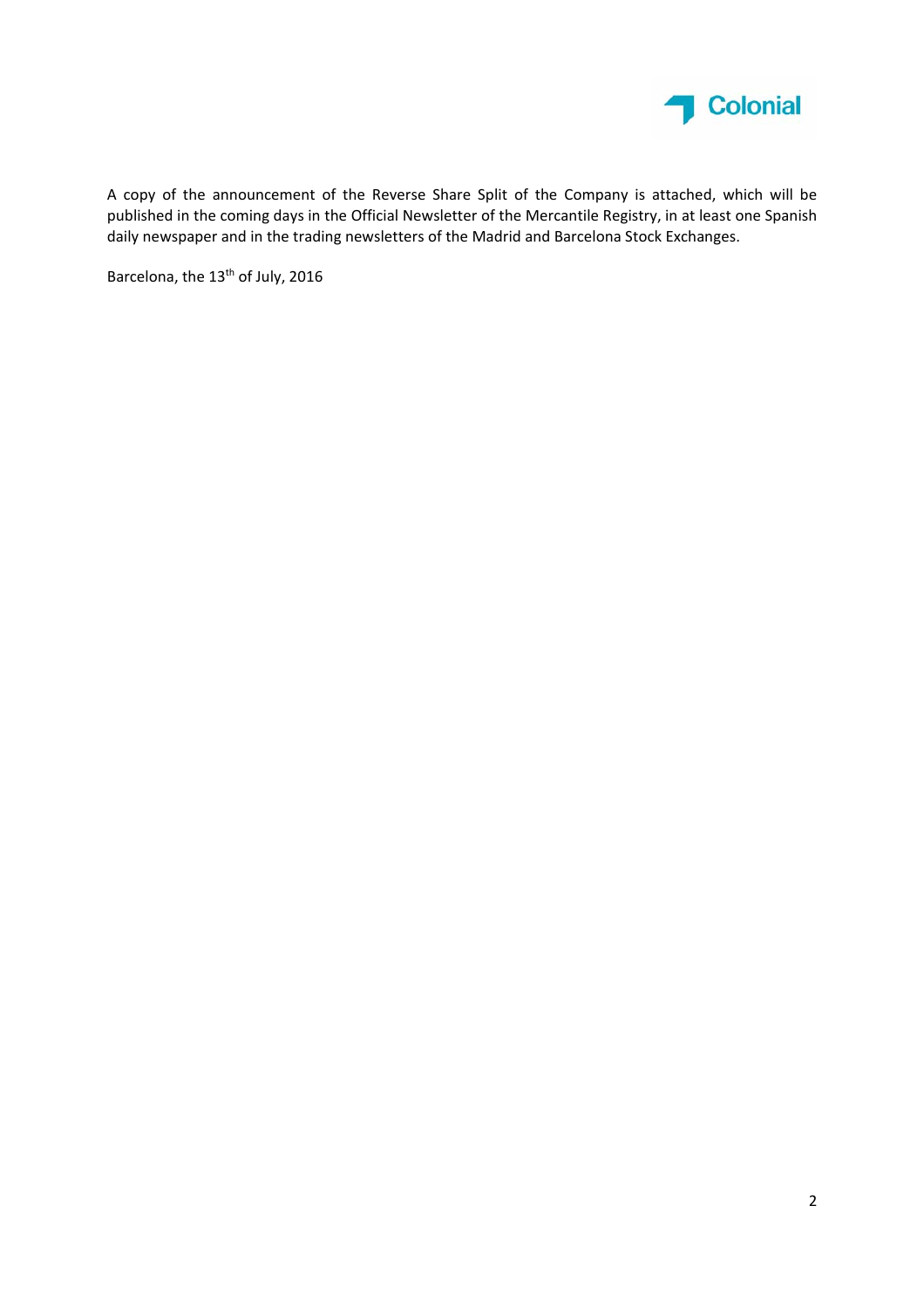

## **INMOBILIARIA COLONIAL, S.A.** *Announcement of the consolidation and cancelation of shares to exchange for new shares (Reverse Share Split)*

On the 13th of July, 2016, Inmobiliaria Colonial, S.A. (**"Colonial"** or the **"Company"**) has agreed to execute the Reverse Share Split and exchange approved, under item 18 on the agenda, by the Annual General Shareholders Meeting celebrated on the 28<sup>th</sup> of June, 2016.

Accordingly, it has been agreed to consolidate and cancel the 3,568,233,990 shares wherein Colonial's current share capital (the **"Old Shares"**) shall be divided to be exchanged for 356,823,399 of new shares (the **"New Shares"**) in the proportion of 1 New Share for every 10 Old Shares(the "**Share Exchange Ratio**"), by raising the par value of the shares from €0.25 to €2.50 and the consequent reduction in the number of shares representing the share capital in circulation, without modifying the value of the share capital which remains set at €892,058,497.50 (the "**Reverse Share Split**").

The New Shares shall be represented by book entries, and the keeping of the accounting records shall correspond to the Securities Registration, Clearing, and Liquidation Systems Management Company, Inc. (**"Iberclear"**) and entities participating therein. The New Shares will be the same class and series and will have the same economic and political rights as the Old Shares, proportional to their value.

**Share Exchange Ratio**: The shareholders of the Company shall receive 1 New Share with a nominal value of €2.50 each, in exchange for each 10 Old Shares that they own, with a nominal value of €0.25 each, and the 3,568,233,990 Old Shares, with a nominal value of €0.25 each, consolidated for their exchange for 356,823,399 New Shares, with a nominal value of €2.50 each. Therefore, the value of the share capital remains set at €892,058,497.50.

**Effective Date of the Reverse Split:** The 26th of July is set as the effective trading date of the Reverse Share Split, providing that the Reverse Share Split has been registered in the Company's registry (the "**Effective Date"**). On the Effective Date, the technical exclusion of the trading of the Old Shares and the simultaneous admission of the New Shares for trading in the Madrid and Barcelona stock exchanges will be executed, as well as their inclusion in the Spanish Stock Markets Interconnection System (SIBE).

**Procedure of the share exchange and treatment of the share fractions:** The shareholders of the Company shall have the right to 1 New Share for each 10 Old Shares. The shareholders are defined as those who appear as such at the close of the markets on the 25<sup>th</sup> of July, 2016 (the "**Reference Date**"), the first trading day immediately before the Effective Date, in accordance with the accounting records of Iberclear and entities participating therein.

The exchange shall take place automatically on the Effective Date in accordance with those procedures established for the values represented in the accounting records, through the corresponding participating entities in Iberclear, all the foregoing in accordance with the instructions issued to this effect by the Agent Entity (as this term is defined below) and by Iberclear.

The shareholders who own a number of Old Shares that is not a multiple of 10 can opt between purchasing or transferring the Old Shares necessary to complete a number of Old Shares that is a multiple of that